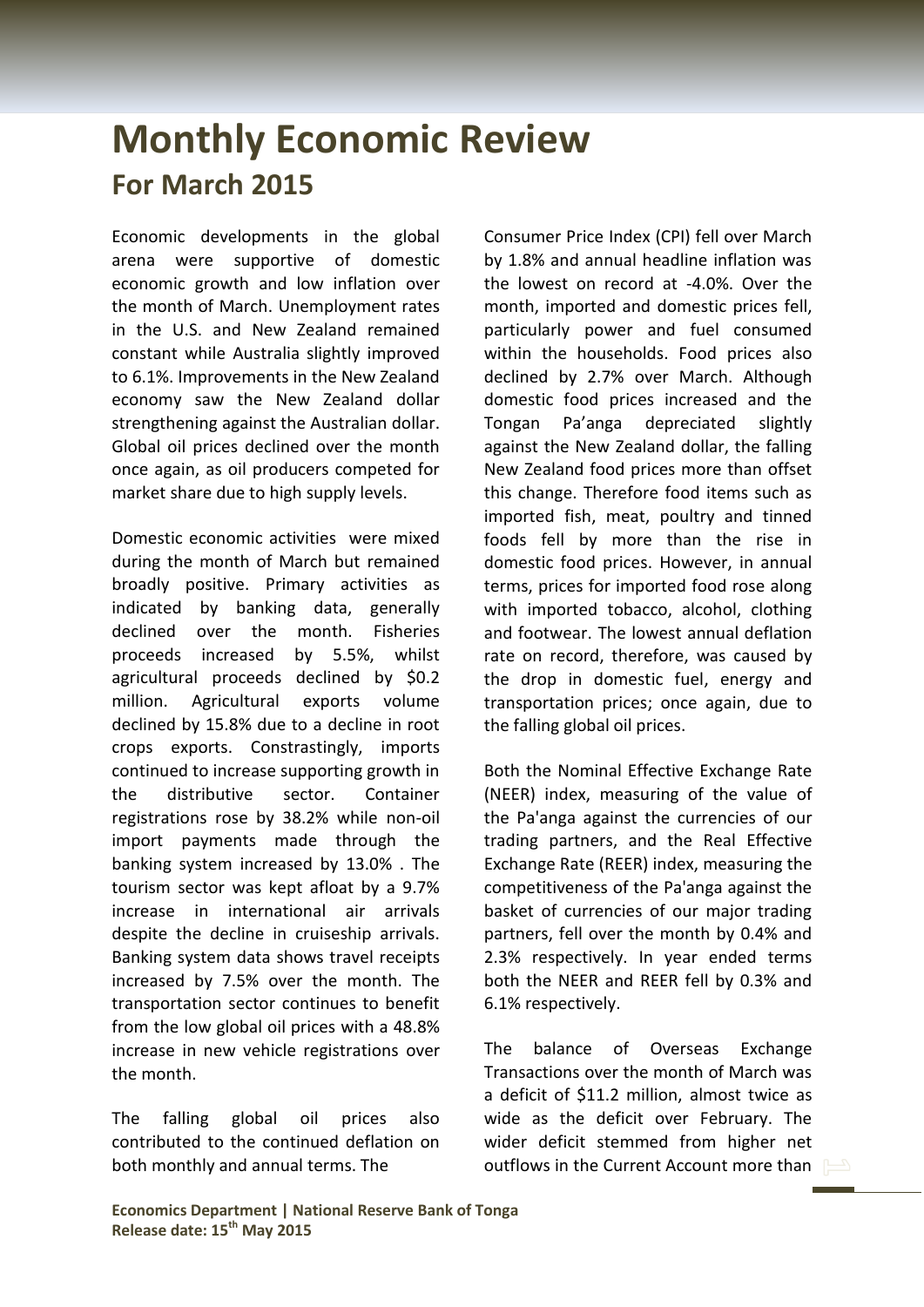offsetting the rise in net inflows in the Capital account. Contributing to the higher net outflows in the Current account were import payments rising by 2.6%, mainly for wholesale and retail goods. Export receipts fell by 10.1% due to a decline in agricultural exports. Travel receipts, rose over the month by 7.5% supported by a pickup in international air arrivals data. Remittances also rose, by 8.8% mainly from New Zealand and Australian sources. Foreign reserves declined to \$270.2 million at the end of March, 4.0% lower than the foreign reserves in February yet still sufficient to cover 7.9 months of imports, well above the NRBT's minimum range.

Broad Money fell slightly over March due to a decline in net foreign assets more than offsetting an increase in net domestic assets. Total domestic demand deposits and currency in circulation also fell in line with the decline in broad money. Banking system liquidity also fell by 6.4% over the month and 0.3% over the year.

Bank lending increased over March by 1.3% due mainly to a 2.1% increase in business loans. Additionally, about 20 new loans were approved from the managed funds during the month. Total lending, including loans extended by non-banks, recorded a slight growth of 0.6%. Over the year, total bank lending increased by 9.7% driven by a 10.5% and a 9.3% increase in household and business lending resepectively. Including loans extended by non-banks, total lending rose by 6.5%, reflecting lower on-lent loans by the government.

Weighted average interest rate spread narrowed over the month from 6.51% to 6.33% due to a decline in weighted lending rates and a rise in the weighted deposit rates. Continued competition to retain

good customers resulted in banks offering low interest rate loans, which contributed to the lower weighted lending rates over the month whilst an increase in savings and term deposit rates drove the rise in weighted average deposit rates.

Net credit to government continued to increase by around 4% over March due to about 3% decline in government deposits.

The outlook for domestic economic activities remain broadly positive. Inflation is expected to remain low reflecting weak global commodity prices. The lower prices in turn support economic activities. Foreign reserves remain high and are anticipated to remain comfortably above the NRBT's minimum range of 3-4 months of imports. The banking system continued to remain relatively sound, with reported credit growth and strong liquidity position maintained. The existing monetary policy setting is therefore considered appropriate in the near term.

The NRBT will continue to promote prudent lending, closely monitor credit growth and be mindful of the impact of a continued deflation. The NRBT will continue to closely monitor the country's economic developments and financial conditions to maintain internal and external monetary stability, promote financial stability and a sound and efficient financial system to support macroeconomic stability and economic growth.